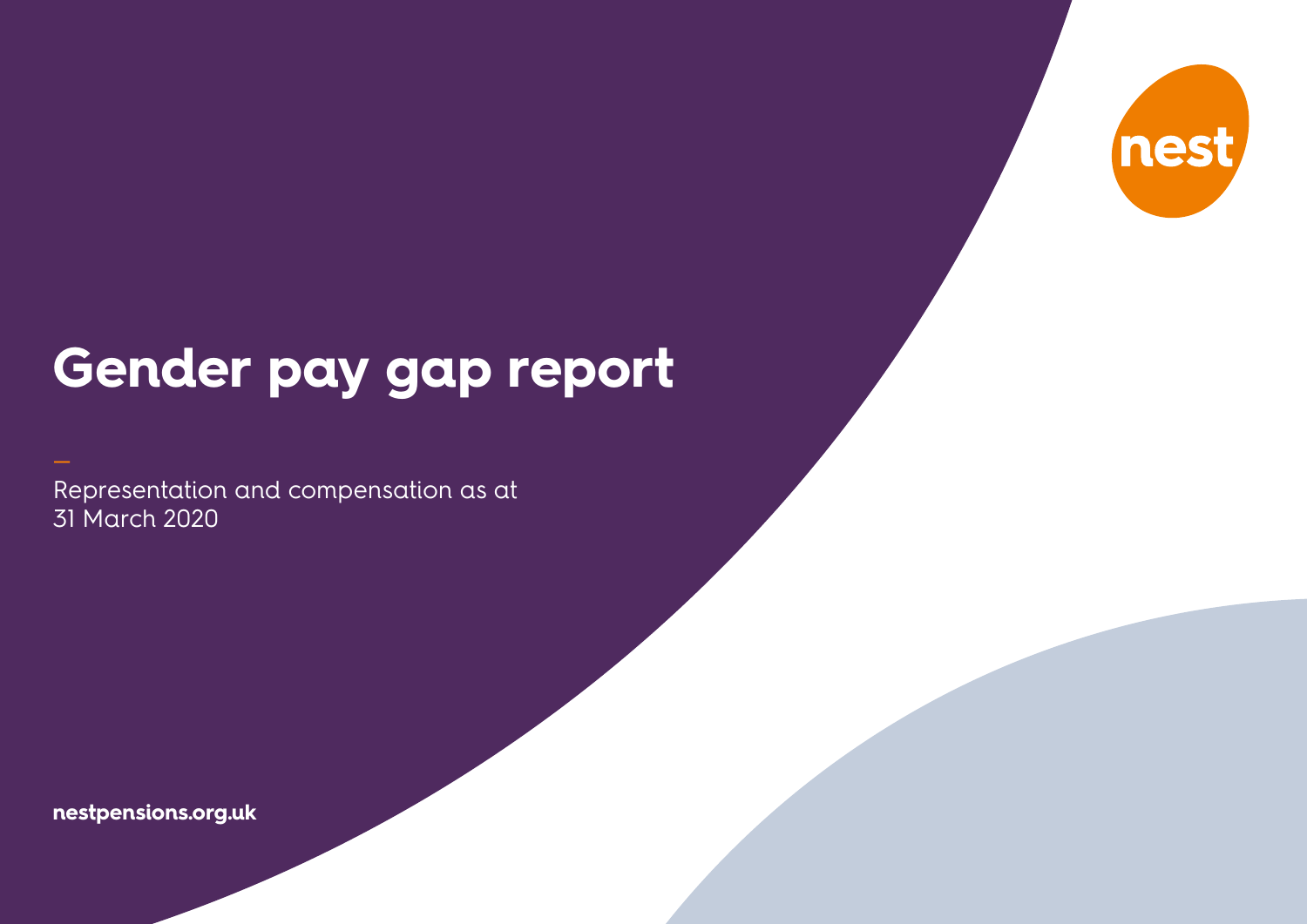### **Introduction**

We're pleased to publish our latest gender pay gap report. While our data shows that we've made good progress towards our goal of removing inequality in remuneration at Nest, it's clear there's still much more to do.

Gender parity is a serious issue for us. We invest our members' money responsibly and we know that companies with good environmental, social and governance practices have more chance of long-term success. We push companies to set goals for pay equity and to increase transparency, which includes reporting on gender pay gaps. It's only right that we hold ourselves to the same standards.

Our members come into it too. Almost a third of the working population saves with us and they reflect the diversity of the UK. Our aim of achieving gender pay parity among Nest staff is in place to make sure our organisation represents the profile of our members. Our latest data suggests we're going in the right direction.

Since 2017, when we voluntarily produced our first gender pay report, we've continually narrowed our pay gap between men and women. For the past two years we've also maintained an equal gender balance across our workforce.

Our latest report shows that we've increased our proportion of women who are directors to 45%, again exceeding the 30% target that we committed to under the Women in Finance Charter.<sup>1</sup> To show our continued dedication to equality, you'll see that we've now pledged to increase this target to 50%.

We accept that more progress is still needed. On average, a woman working for Nest earns less per hour than her male counterpart and she faces a bonus gap too. While women were more likely to be hired into new and existing positions in 2020, and we've made good progress in appointing more women as directors, we still need to do more to tackle underrepresentation of women in our executive team.

Director roles are those in our top two pay bands, comprising director-level roles and our executive committee.

We're confident that we have the people and policies to maintain our achievements and to improve in the areas we need to. Commitments are in place that include:

- a review of the reward proposition that we offer to women in leadership roles
- a plan to use our people data more effectively to identify and tackle gender gaps

On top of this, we're guided by the objectives that we set out in our diversity and inclusion strategy. To create a workforce that reaches its full and future potential we said we'd increase representation of women at the senior leadership and executive team level. To attract, recruit and retain diverse talent we said we'd renew our commitment to the Women in Finance Charter

Next year, we hope to report that we've improved our performance where we need to and are closer to meeting our gender pay objectives.

### U T

 $\blacksquare$ 

**Gender parity is a serious issue for us. We invest our members' money responsibly and we know that companies with good environmental, social and governance practices have more chance of long-term success, with Nest as no exception. Making long-term sustained change is not something that can happen overnight. I'm committed to tackling this issue head on, and to being transparent about our successes and the setbacks we face too. Nest will continue to report on our progress as we work towards achieving the targets and ambitions we have set out in our diversity and inclusion strategy.**

> **Helen Dean Chief Executive Officer**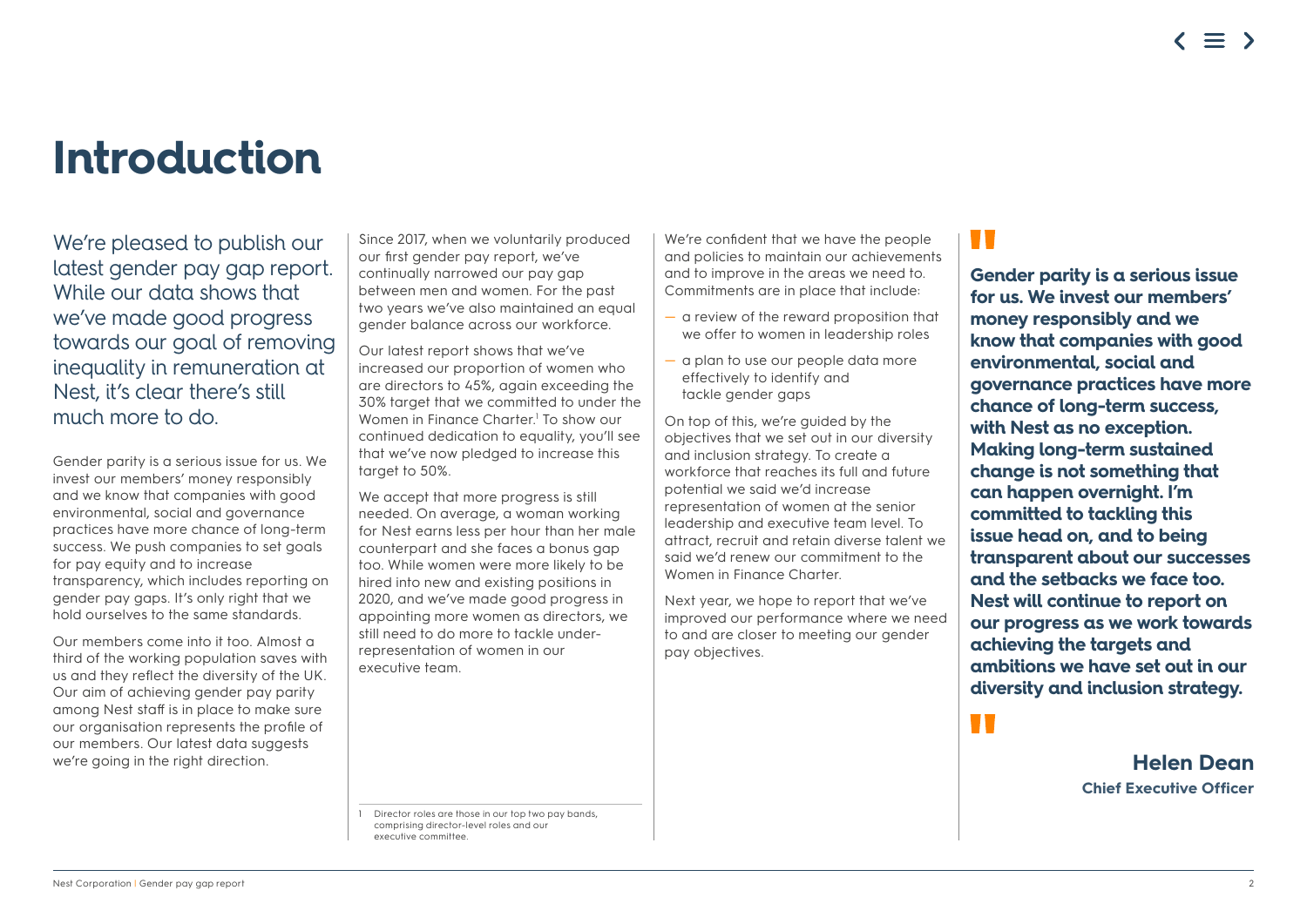## **What we've already done**

We're on a continuing journey to embody a diverse workforce and create an inclusive environment at Nest. This includes improving our gender parity.

By making a range of positive changes we helped reduce our gender pay gap for the fourth successive year in 2020. Here are some of the things we did:

#### **Promoted flexible working**

- We attracted and appointed more women as job candidates and continued to recruit employees into positions that offer flexible working.
- Our employees still ranked their ability to have a good work-life balance as one of the major positives of working at Nest.

#### **Improved our recruitment practices**

- We increased our focus on using a direct hiring approach so our adverts have more chance of reaching women from all backgrounds. This included posting vacancies on online job boards such as Women Returners, a network that aims to help professionals get back to work after an extended career break.
- When we did use a recruitment agency, we told them that we expected to see gender-balanced shortlists. To make sure this keeps happening, we monitor this target every quarter.
- Plans were put in place to change our recruitment and selection policy to ensure we have gender-balanced panels at every stage. We also established a diverse group of trained employees to help us introduce gender diversity into our interview panels to mitigate against any biases.
- We procured a recruitment platform, provided by Eploy, which will be introduced into our hiring process. Not only does the platform anonymise a candidate's details to help reduce unconscious bias, it also checks that job descriptions use gender-fair language. This will help us to continue to attract the best talent to Nest and reward them fairly, regardless of sex, age or ethnicity.

#### **Focused on diversity and inclusion**

- Launched a gender working group to improve gender balance at Nest, particularly at senior levels. We continue to focus on embedding our diversity and inclusion strategy throughout the organisation to ensure we're 'inclusive by instinct'.
- As part of the annual performance review process, each executive team member has a diversity-related objective.
- Overall, we significantly increased the representation of women at the director level over the past two years. In 2018, 25% of our directors were women. In 2020 this was 45%. This surpassed the target of 30% that we signed up to under the Women in Finance Charter. We've now pledged to increase this to 50%.
- We read, discussed and acted on recommendations in the **[McGregor-](https://www.gov.uk/government/publications/race-in-the-workplace-the-mcgregor-smith-review)[Smith review](https://www.gov.uk/government/publications/race-in-the-workplace-the-mcgregor-smith-review)** into race in the workplace. This has included pledging to publish our ethnicity pay gap data for the first time.

#### **Continued in-year monitoring and reporting on our progress**

- In 2017 we reported that 7% more men worked for our organisation than women. In 2018 this was 5%. In 2019 there wasn't a significant gap and we have continued this trend in 2020 with equal men and women in our workforce.
- Overall, the number of women working at Nest has increased, but women are still more likely to occupy more junior roles. This isn't necessarily a bad thing, as through development and talent management we expect to see these women flourish at Nest.

#### **Responsible investment**

— Our responsible investment team continued to hold companies to account, including on their gender pay gap reporting and their pay equity ambitions. We hold ourselves to these same high standards.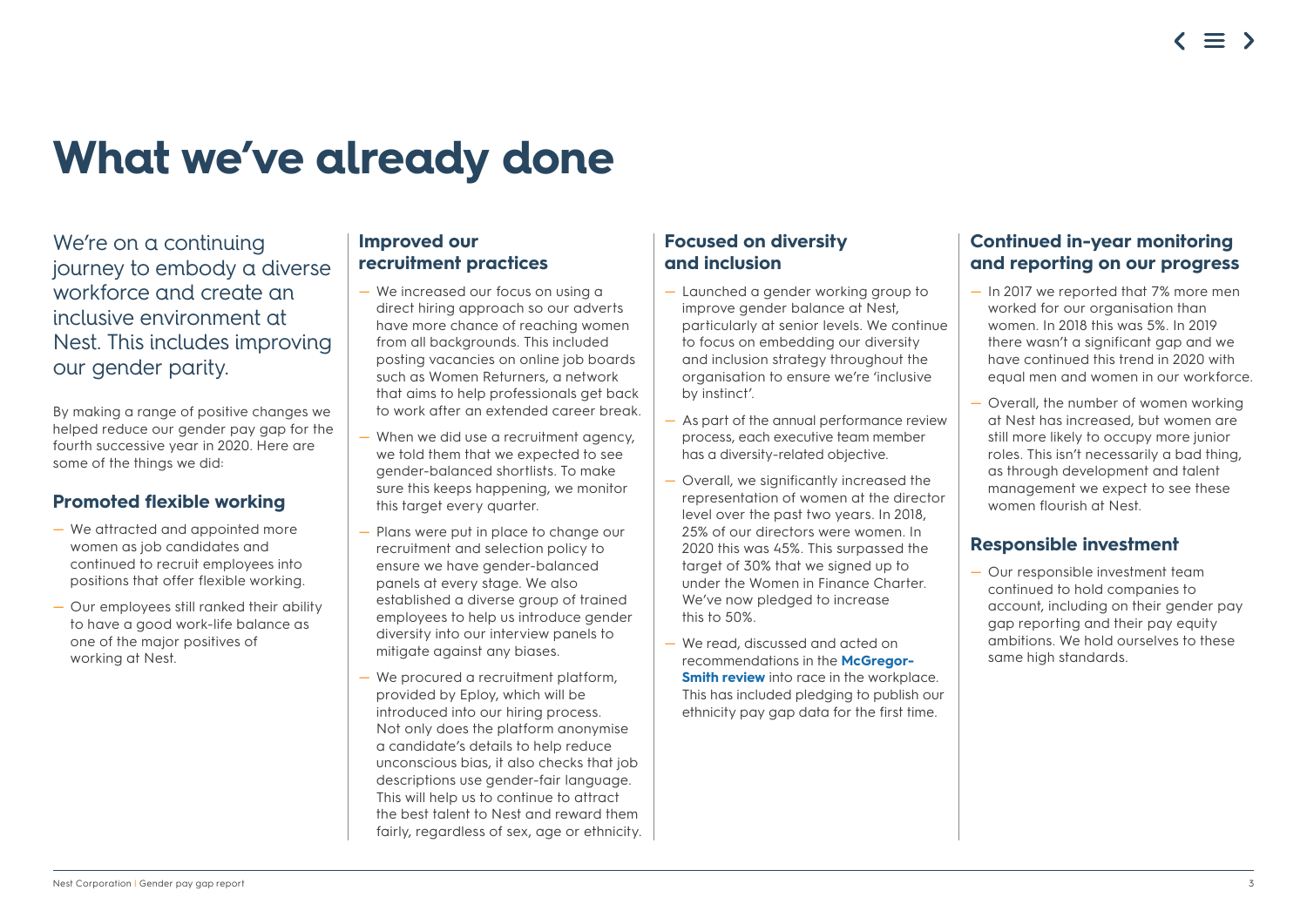## **Our gender pay data for 2020**

Our data shows the impact of all the measures we've taken to move towards gender parity at Nest, as well as some of the areas we need to improve in.

#### **Mean and median gender pay gap**

- Both our mean and median hourly gender pay gaps have fallen.
- This continues the trend seen every year since we voluntarily published our first gender pay gap report in 2017.
- In particular, the gap in our median hourly pay has fallen significantly.
- In 2020 women were more likely to be hired into new and existing positions at Nest.
- The significant increase in the proportion of women in director-level roles in 2020 is noteworthy. As of the 31 March 2020, 45% of our directors were women. This is an 8 percentage point increase from 37% in 2019.

#### **Mean hourly pay gap 2020**

A gap of £6.09 per hour. This gap has reduced by 1.5 percentage points from 2019.



#### **Median hourly pay gap 2020**

A gap of £2.58 per hour. This gap has reduced by 5.7 percentage points from 2019.



#### **Mean bonus**

A gap of £164.59. This is 9.8 percentage points lower than the gap in 2019. We have seen a significant drop in the gender gap in our mean bonus.



- This reduction in the mean bonus pay gap is a result of the recruitment of an increased number of women into senior roles in 2018.
- They became eligible for a bonus in 2019/20 which has resulted in the mean bonus gap falling significantly.

#### **Median bonus**

A gap of £300.00. This gap has increased by 12 percentage points from 2019. We have seen a significant increase in the gender gap in our median bonus.



- The median bonus paid to both men and women increased in this period.
- Some of this gap is due to the recruitment of 54 new starters who were women in 2019/20. Some of them were ineligible to receive a bonus in this period. In comparison, 37 men started in 2019/20.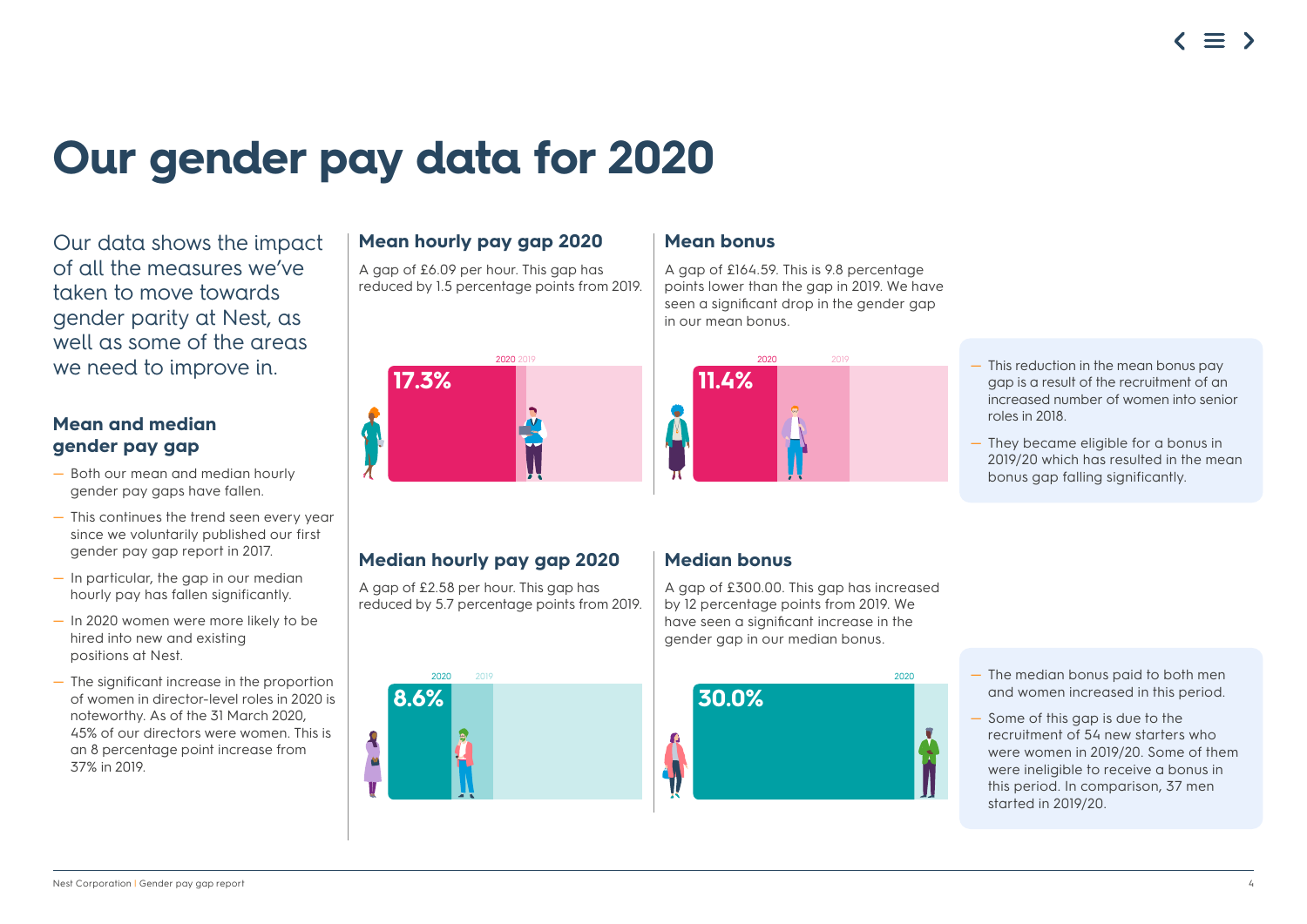#### **Proportion of men and women working at Nest who received a bonus**

- In 2019/20 our headcount of employees who were eligible to receive a bonus increased by 34.
- Women made up a significantly larger proportion of this new headcount compared to men.
- Women were also more likely to be hired into an existing or a new role.
- This has resulted in more women than men being ineligible to receive a bonus due to being a new starter.

#### **Comparison of March 2019 and March 2020 quartiles**

- Comparing quartiles between March 2019 and March 2020, we have parity between men and women in the lower, mid- and upper-mid quartiles.
- The upper-mid quartile in particular has seen a significant increase in the representation of women and is now at 51%. This is a 12 percentage point increase from 2019.
- Women continue to be overrepresented in the lower quartile and under-represented in the upper quartile.